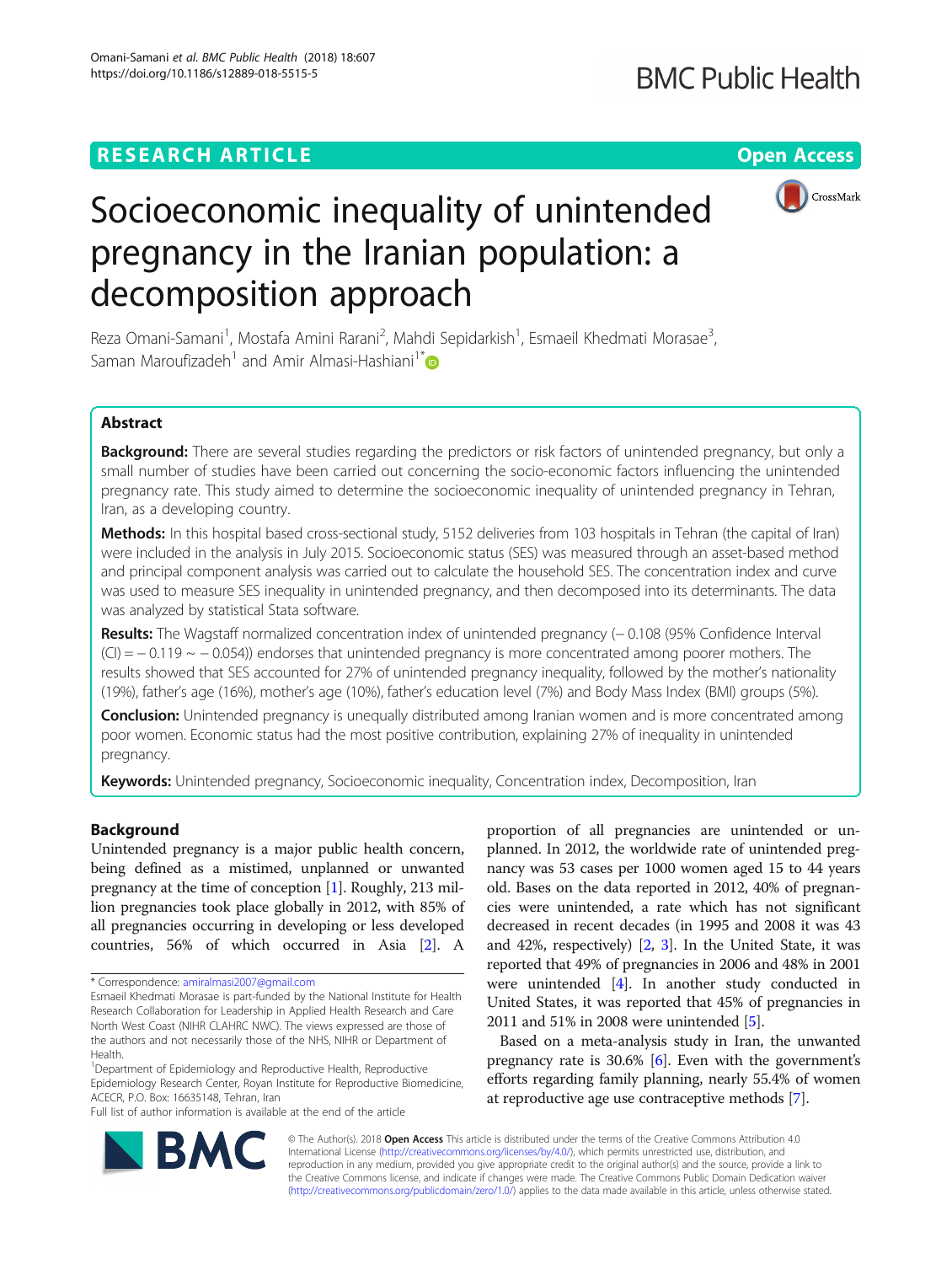A large number of studies have been conducted to detect the unintended pregnancy rate, its predictors and outcomes. For example, several studies have suggested that unintended pregnancies have some adverse health, socioeconomic and psychological outcomes for both women and their children  $[8-12]$  $[8-12]$  $[8-12]$  $[8-12]$ ; however, only a small number of studies have been carried out concerning socio-economic factors influencing the unintended pregnancy rate.

The social determinants of health have an important impact on unintended pregnancy. In some studies [\[13](#page-6-0)–[15](#page-6-0)], it has been shown that lower educational attainment is strongly associated with unplanned pregnancy. Controver-sially, Hamdela et al. [\[16\]](#page-6-0) attested that there is no association between maternal education and unintended pregnancy. On the other hand, previous studies have suggested that unemployment has a significant association with unintended pregnancy [[17,](#page-6-0) [18](#page-6-0)]. Goossens et al. [[14\]](#page-6-0) concluded that less-planned pregnancies were associated with lower socio-economic status. Briefly, there is some evidence that unintended pregnancy is associated with SES.

To the best of our knowledge, there has been no study quantitatively examining the impact of socio-economic inequality on unintended pregnancy. In the current study, we want to clarify the socioeconomic inequality in unintended pregnancy in Tehran, the capital of Iran, by means of a concentration index (CI) decomposition approach. This method helps to identify the major predictors of socioeconomic inequalities in unintended pregnancy in societies, which will be important for health policy makers. Therefore, this study aimed to determine the socioeconomic inequality in unintended pregnancy in Tehran, Iran, as a developing country.

#### Methods

## Design, setting, and patients

In this hospital based cross-sectional study, 5152 mothers in labor who were referred to the Obstetrics and Gynecology Wards of 103 hospitals (affiliated with Tehran, Beheshti, and Iran's Universities of Medical Sciences) in Tehran province (Capital of Iran) were included in the analysis.

We included all women in the defined period (between 6th to 21st July, 2015) in this study, regardless of the type of delivery (natural or cesarean section), the pregnancy outcome (live birth, stillbirth, or spontaneous abortion), type of hospitals (private or governmental), gravidity (nulliparous or multiparous), and singleton or twin. All women who gave informed consent were included in the study. The required data was gathered from medical centers with obstetrics and gynecology wards. The sampling process was performed for two weeks and the data was collected by 103 trained midwives or nurses. More detail about methodology was reported elsewhere [[19](#page-6-0)–[24](#page-6-0)].

## Variable definition

Unintended pregnancy was selected as a dichotomous outcome variable, i.e. whether each of the interviewed mothers had experienced an unplanned pregnancy or not. However, and most importantly, the socioeconomic status (SES) of participants was measured using an asset based approach. In fact, there are three approaches to measure socioeconomic status: income, expenditure, and assets. Income estimation is the direct method for measurement of socioeconomic status, but as researchers usually have no access to the people's true income, especially in developing countries, the income method is not normally suggested. The expenditure method is also not suggested as a favored method, as modern human life entails a plethora of expenditure items, ranging from health, food, housing, education, to recreational expenditures. To put it better, this enaction of this method consumes a vast amount of both time and resources. However, economists have suggested that the possession of household assets can be used as a proxy for income and expenditure as a socioeconomic measure. In the present study, to assess the SES via the asset-based method, the pregnant women were asked about whether they possessed certain assets, including a laptop, freezer, dish washing machine, vacuum cleaner, handicraft carpet, private cars, three-dimensional TV, side by side refrigerator, smart phone, a microwave, the number of rooms in their house, and the area of their residence per meter. Principal Component Analysis (PCA) was used to determine a household's economic status, based on their possession of the above-mentioned assets [[25\]](#page-6-0).

Among the determinant variables, BMI values were categorized into different BMI groups, as previously described  $[26]$  $[26]$  $[26]$ : underweight  $(BMI < = 19.9)$ , normal  $(BMI = 20-24.9)$  overweight  $(BMI = 25-29.9)$  obese  $(BMI = 30-39.9)$  and morbidly obese  $(BMI > = 40)$ .

### Statistical analysis

Inequality in unintended pregnancy was explored through the use of a Concentration Index (CI) [\[27\]](#page-6-0). As a CI is a decomposable index, it is widely when measuring inequality in health [\[28](#page-6-0)]. The CI was calculated as twice the covariance of a health variable and the fractional rank of a socioeconomic variable divided by the mean of a health-related variable, as follows:

$$
C = \frac{2}{n\mu} \sum_{i=1}^{n} y_i R_i - 1
$$
 (1)

Where yi denotes the health variable (i.e. unintended pregnancy) of i th individual,  $\mu$  indicates its mean and  $R_i$ denotes the fractional rank of i th individual in terms of the index of their socio-economic status. CI values can vary between  $-1$  and  $+1$ ; the negative and positive values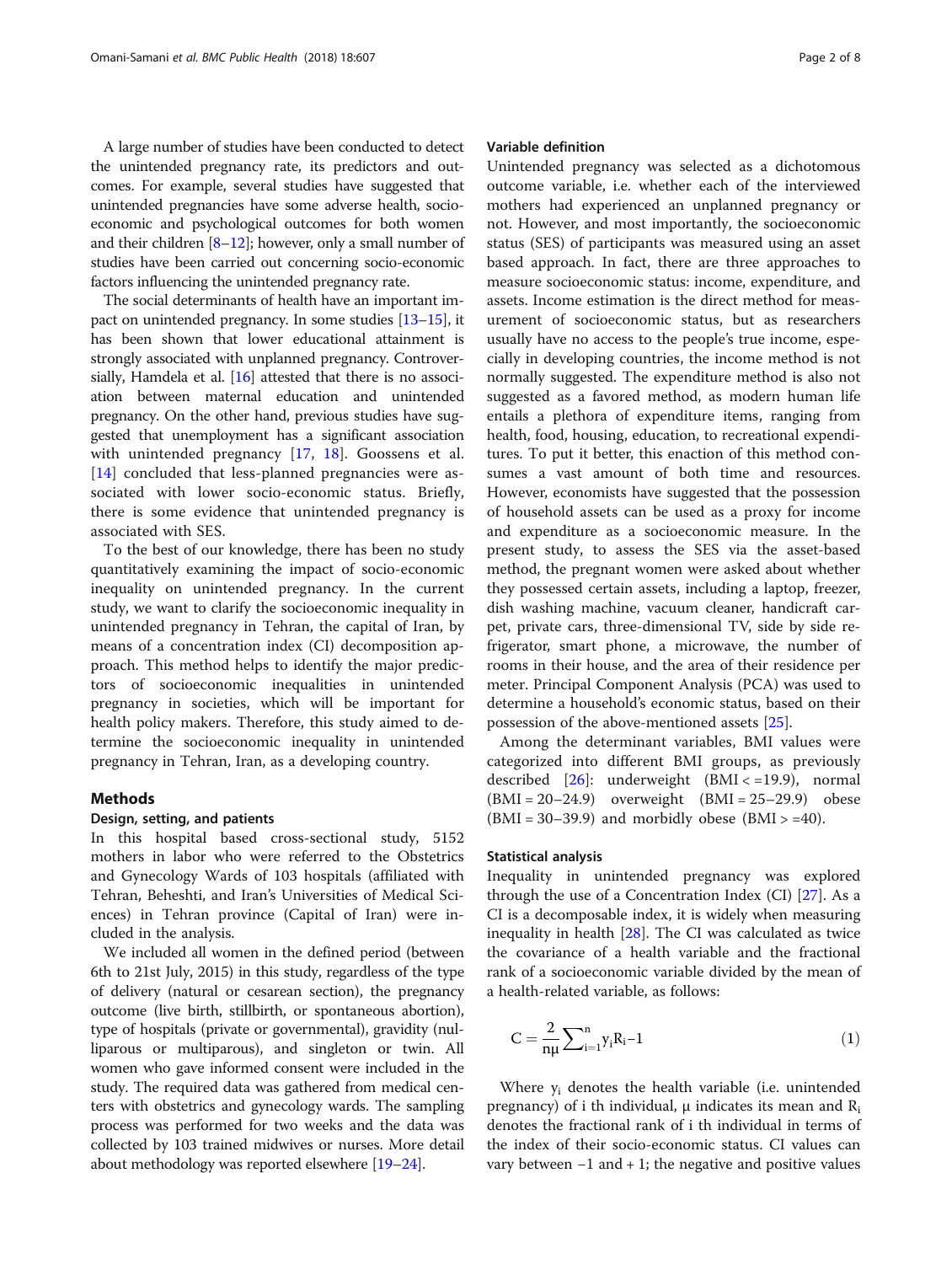indicated that inequality is disproportionally concentrated in either the poor or the rich (pro-rich and pro poor inequality), respectively, as well the value being zero in the case of no inequality [\[27](#page-6-0)]. Since, in this study, unintended pregnancy is a dichotomous variable, a normalization of the CI was needed to calculate inequality properly [[29\]](#page-7-0). Wagstaff has suggested that the index could be normalized as follow [\[30\]](#page-7-0):

$$
C_{normalized} = \frac{c}{1 - \mu} \tag{2}
$$

Therefore, in this study we used Wagstaff's normalized concentration index (WCI) to measure and decompose unintended pregnancy inequality.

#### Decomposition approach

To reveal the contribution of each explanatory variable to the measured health inequality (i.e. unintended pregnancy inequality), a CI decomposition approach was used. According to Wagstaff, van Doorslaer and Watanabe [[31](#page-7-0)], we applied a linear regression model linking unintended pregnancy (y) to a set of k determinants  $(x_k)$ :

$$
y_i = \alpha + \sum_k \beta_k x_{ki} + \epsilon_i \qquad \qquad (3)
$$

Where  $x_{k_i}$  is a set of k determinant variables for the i th individual,  $\beta_k$  signifies the coefficient, and  $\varepsilon_i$  is an error term. Given the association of  $y_i$  and  $x_{k_i}$  in eq. (3), CI for (y) can be represented as:

$$
C = \sum_{k} \left( \frac{\beta_k \overline{x}_k}{\mu} \right) C_k + \frac{GC_{\varepsilon}}{\mu} = C_{\widehat{y}} + \frac{GC_{\varepsilon}}{\mu}
$$
\n(4)

Where is  $\mu$  the mean of y,  $\overline{x}_k$  is the mean of  $x_k$ ,  $C_k$  is the normalized concentration index for  $x_k$  (defined exactly like the CI for unintended pregnancy),  $\frac{\beta_k \overline{X}_k}{\mu}$  is the elasticity of unintended pregnancy with explanatory variables, and  $GC_{\epsilon}$ is the generalized CI for  $\varepsilon_i$  (residual component). More details pertaining to the CI decomposition method have been provided elsewhere [\[27,](#page-6-0) [31](#page-7-0)]. The first step in conducting the decomposition analysis is running an appropriate regression model for calculating the coefficients (β<sub>k</sub>) of the explanatory variables. Taking account of the dichotomous nature of unintended pregnancy in this study, and following Yiengprugsawan et al., a Generalized Linear Model (GLM) (with a binomial family and identity link) [[32](#page-7-0)] was used for decomposing unintended pregnancy inequality. The pros of GLM, when compared to other regression models, is that it leads to valid coefficient estimates that do not differ by choice of reference group ( [\[33\]](#page-7-0)). Data analysis was carried out using Stata statistical software (Stata version 13.0; Stata Corp LP, College Station, TX Stata).

#### Results

We analyzed 5152 deliveries in July 2015. Of these 20% were unintended pregnancy ( $n = 1021$ ). 40.02 and 35.50% of mothers and fathers had a diploma, respectively. Based on the BMI categories, most of the mothers (43.25%) had a normal weight (BMIs were in the range of 20–24.9). Most of the mothers and fathers were aged 20–39 and 30–39, respectively. Fortunately, most of the mothers didn't have a history of abortion (80%) or miscarriage (99%). The results show that 42.08% of the studied mothers had been pregnant at least four times (Table [1](#page-3-0)).

Figure [1](#page-3-0) illustrates the concentration curve of unintended pregnancy. As Fig. [1](#page-3-0) depicts, the concentration curve of unintended pregnancy lay above the line of equality. This means that unintended pregnancy was more concentrated among the poorer participants. To be exact, this reveals that there is an unequal disfavoring of the poor in unintended pregnancy in Iran. Besides, the WCI value of unintended pregnancy  $(-0.108)(95\% \text{ CI} = -0.119 \sim -0.054)$ endorses that unintended pregnancy is more concentrated among poorer mothers (Table [2](#page-4-0)).

The decomposition of unintended pregnancy is shown in Table [3](#page-4-0). The WCIs of the determinant variables show that a number of features were concentrated among study participants with a lower socioeconomic status, such as the mother and father having a low educational level, being underweight, overweight or obese, aged < 29 years, and having experienced a larger number of pregnancies and deliveries. As the table shows, SES (about 27%) accounted for most of the unintended pregnancy inequality. If the value of the contribution of variable X were x and positive (negative), then, if the variable were to be equally distributed across the different socioeconomic groups, the unintended pregnancy inequality would decrease (increase) by x%. So, if socioeconomic resources were equally distributed across different SES groups, then inequality in unintended pregnancy in Iran would decrease by up to 27%. Mother nationality (19%), father's age (16%), mother's age (10%), Father's education level (7%) and BMI groups (5%) followed in terms of the importance of their contribution to unintended pregnancy inequality in Iran. Table [3](#page-4-0) also displays the residual components. The overall WCI of unintended pregnancy was − 0.108. The observed component of the overall WCI was − 0.085. This component shows that the determinants included in the current model were able to explain 79% of the measured inequality in unintended pregnancy in Iran. The rest of the inequality was due to residual (20.93%) components.

## Discussion

The results of present study show that the concentration curve of unintended pregnancy lies above the line of equality in the concentration curve. This means that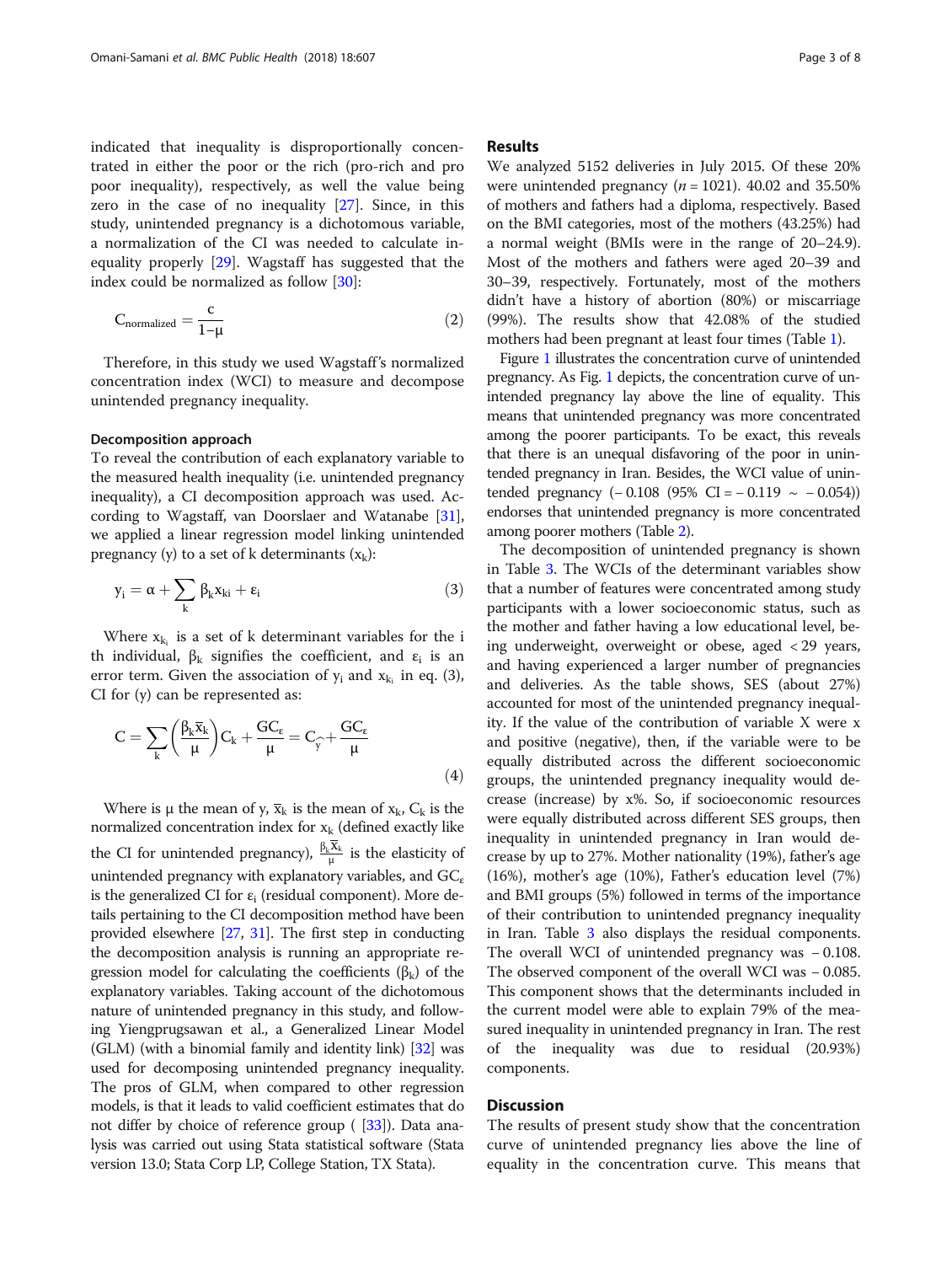$\sqrt{2}$ 

| validule                 |                |                |       |
|--------------------------|----------------|----------------|-------|
|                          |                | n              | %     |
| Unintended pregnancy     | Yes            | 1021           | 19.82 |
|                          | No.            | 4131           | 80.18 |
| Scio-economic status     | Poorest        | 1063           | 20.63 |
|                          | Poorer         | 1048           | 20.34 |
|                          | Middle         | 1006           | 19.53 |
|                          | Richer         | 1018           | 19.76 |
|                          | Richest        | 1017           | 19.74 |
| Mother's education level | Illiterate     | 204            | 3.95  |
|                          | under Diploma  | 1219           | 23.67 |
|                          | Diploma        | 2062           | 40.02 |
|                          | Academic       | 1667           | 32.36 |
| Father's education level | Illiterate     | 164            | 3.18  |
|                          | under Diploma  | 1534           | 29.77 |
|                          | Diploma        | 1828           | 35.50 |
|                          | Academic       | 1626           | 31.55 |
| <b>BMI</b> category      | Underweight    | 550            | 10.68 |
|                          | Normal         | 2228           | 43.25 |
|                          | Overweight     | 1623           | 31.50 |
|                          | Obese          | 535            | 10.38 |
|                          | Morbidly obese | 216            | 4.19  |
| Mother's age             | $\leq$ =19     | 180            | 3.49  |
|                          | $20 - 29$      | 2414           | 46.86 |
|                          | $30 - 39$      | 2375           | 46.10 |
|                          | > 40           | 183            | 3.55  |
| Father's age             | $\leq$ =19     | $\overline{4}$ | 0.08  |
|                          | $20 - 29$      | 1237           | 24.01 |
|                          | $30 - 39$      | 3089           | 59.96 |
|                          | > 40           | 822            | 15.95 |
| Mother's nationality     | Iranian        | 4788           | 92.93 |
|                          | Non- Iranian   | 364            | 7.07  |
| History of abortion      | Have           | 1033           | 20.05 |
|                          | Not have       | 4119           | 79.95 |
| History of miscarriage   | Have           | 39             | 0.75  |
|                          | Not have       | 5113           | 99.25 |
| Number of pregnancy      | 0              | 1520           | 29.50 |
|                          | $1 - 3$        | 1464           | 28.42 |
|                          | $>$ = 4        | 2168           | 42.08 |

<span id="page-3-0"></span>Table 1 Summary statistics about unintended pregnancy and its determinants in Iran, (2015)

unintended pregnancy is more concentrated among the poor and there is an unequal disfavoring of the poor in unintended pregnancy in Iran. Then, in order to disclose the contribution of each independent variable to the measured unintended pregnancy inequality, a



concentration index decomposition approach was used. The results showed that SES accounted for 27% of unintended pregnancy inequality, followed by mother's nationality (19%), father's age (16%), mother's age (10%), father's education level (7%) and BMI groups (5%). If the value of the contribution of variable X were x and positive (negative), then unintended pregnancy inequality would decrease (increase) by x% if the variable were to be equally distributed across different socioeconomic groups. For as much as SES accounted for 27% of the unintended pregnancy inequality, if socioeconomic resources were equally distributed across the different SES groups, inequality in unintended pregnancy could decrease by up to 27% in Iran. Also, the results showed that the determinants included in the current model were able to explain 79% of the measured inequality in unintended pregnancy in Iran. However, in this study, 21% of unintended pregnancy inequality could not be explained by the systematic variation in the determinant variables across socioeconomic groups.

Unintended pregnancy is one of the most worrying public health issues and an extremely important worldwide reproductive health concern, leading to a considerable socioeconomic burden on both persons and wider communities [\[34\]](#page-7-0). There are several studies regarding the predictors or risk factors of unintended pregnancy [[15,](#page-6-0) [35](#page-7-0)–[38](#page-7-0)] as well as studies that explore the relationship between socioeconomic inequality and unintended pregnancy [\[39,](#page-7-0) [40\]](#page-7-0), but such studies used traditional modes of analysis, such as logistic regression and odds ratio, whereas the concentration index and concentration curve methodology has been recommended specifically for the measurement of economic inequality in health outcomes [[27](#page-6-0), [30](#page-7-0)–[33](#page-7-0), [41](#page-7-0)]. Also, in previous studies of a similar nature [[39](#page-7-0)], only educational level was used as an indicator of socioeconomic position, whereas the measure of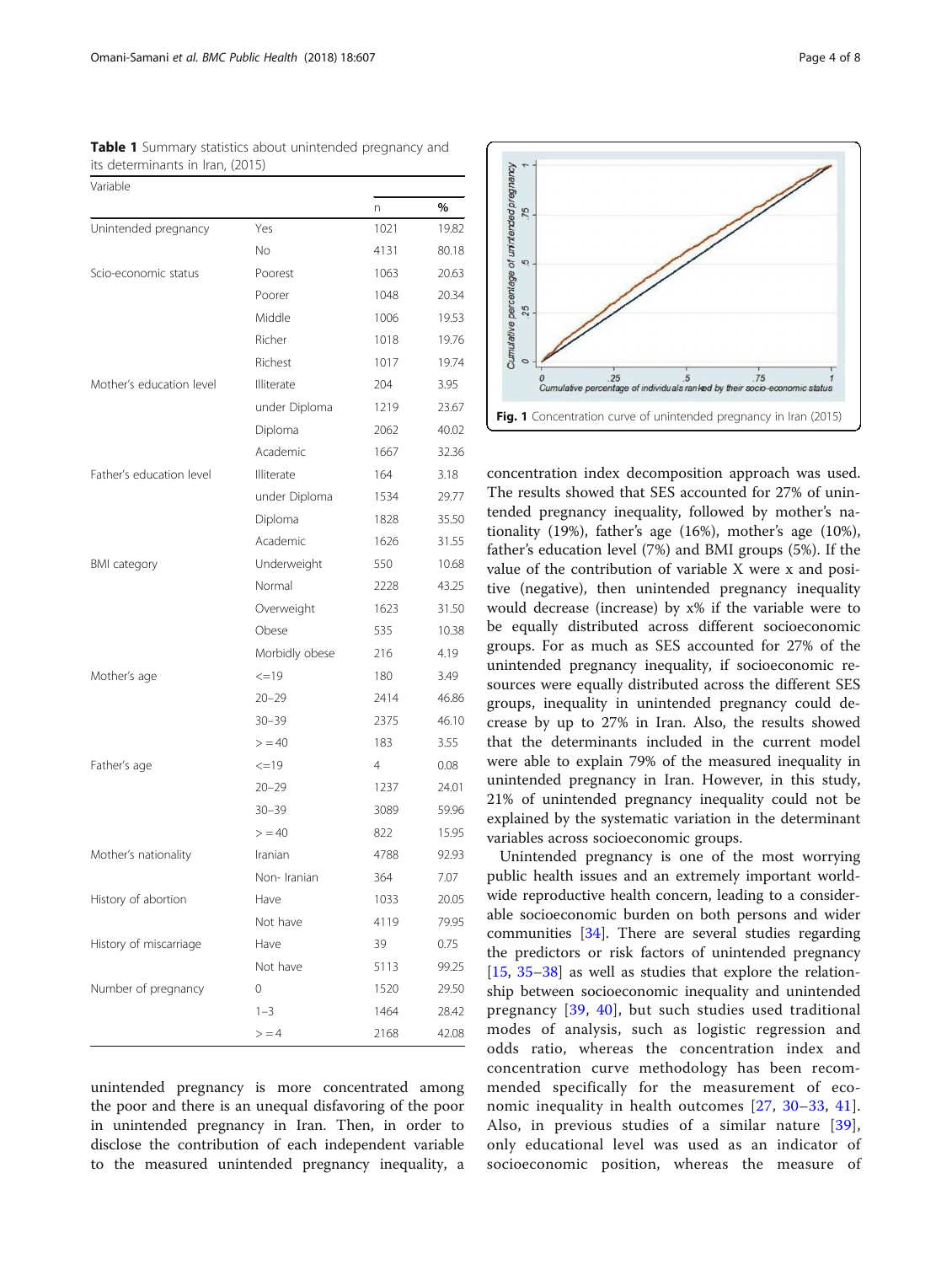<span id="page-4-0"></span>Table 2 Wagstaff normalized concentration index (WCI) (95% confidence interval, standard error and P-value) for unintended pregnancy in Iran

| Unintended pregnancy | WCI value | Std. Err. | 95% Conf. interval for CI | P-value |
|----------------------|-----------|-----------|---------------------------|---------|
|                      | $-0.108$  | 0.020     | $-0.119 - 0.054$          | 0.001   |

household wealth can be assessed through multiple channels, such as "income level", "consumption or expenditure data" and "asset-based data". In this study we used the asset-based method as it is more appropriate for the study of developing countries. The asset-based technique is a fast and uncomplicated approach for collecting economic status data.

This is because the collection of data requires little time [[42](#page-7-0), [43](#page-7-0)] and also because the asset based method is a more stable measure of economic status than consumption expenditure when considering factors such as economic shock or change [\[43](#page-7-0)].

No previous study has addressed the question of unintended pregnancy inequality through an approach

Table 3 Decompositions of concentration index for unintended pregnancy in Iran

|                          | coefficient       | Elasticity               | normalized $C_k$         | Absolute contribution    | Percent Contributior     |
|--------------------------|-------------------|--------------------------|--------------------------|--------------------------|--------------------------|
| SES                      |                   |                          |                          |                          |                          |
| The poorest              | 0.018             | $-0.019$                 | $-1.000$                 | $-0.019$                 | 17.59                    |
| Poorer                   | 0.017             | 0.016                    | $-0.481$                 | $-0.008$                 | 7.34                     |
| Middle                   | $-0.029$          | $-0.029$                 | 0.002                    | 0.000                    | 0.05                     |
| Richer                   | $-0.004$          | $-0.004$                 | 0.500                    | $-0.002$                 | 1.87                     |
| The richest*             | $\equiv$          | $\equiv$                 | $\equiv$                 | $\equiv$                 | $\equiv$                 |
| Sum                      |                   |                          |                          |                          | 26.86                    |
| Mother's education level |                   |                          |                          |                          |                          |
| Illiterate               | 0.001             | 0.000                    | $-0.797$                 | 0.000                    | 0.15                     |
| Under diploma            | $-0.001$          | $-0.001$                 | $-0.518$                 | 0.001                    | $-0.57$                  |
| Diploma                  | 0.008             | 0.016                    | $-0.054$                 | $-0.001$                 | 0.81                     |
| Academic *               |                   |                          | $\overline{\phantom{0}}$ | $\overline{\phantom{0}}$ | $\equiv$                 |
| Sum                      |                   |                          |                          |                          | 0.39                     |
| Father's education level |                   |                          |                          |                          |                          |
| Illiterate               | 0.006             | 0.001                    | $-0.739$                 | $-0.001$                 | 0.64                     |
| Under diploma            | 0.009             | 0.014                    | $-0.551$                 | $-0.007$                 | 6.89                     |
| Diploma                  | 0.011             | 0.020                    | 0.017                    | 0.000                    | $-0.31$                  |
| Academic*                | $\overline{a}$    | $\overline{a}$           | $\overline{\phantom{0}}$ | $\equiv$                 | $\overline{\phantom{0}}$ |
| Sum                      |                   |                          |                          |                          | 7.22                     |
| <b>BMI</b> category      |                   |                          |                          |                          |                          |
| Underweight              | $-0.062$          | $-0.031$                 | $-0.143$                 | 0.004                    | $-4.06$                  |
| Normal                   | $-0.045$          | $-0.099$                 | 0.115                    | $-0.011$                 | 10.50                    |
| Overweight               | $-0.092$          | $-0.150$                 | $-0.005$                 | 0.001                    | $-0.69$                  |
| Obese                    | $-0.049$          | $-0.025$                 | $-0.020$                 | 0.001                    | $-0.47$                  |
| Morbidly obese*          | $\equiv$          | $\overline{\phantom{0}}$ | $\equiv$                 | $\equiv$                 | $\equiv$                 |
| Sum                      |                   |                          |                          |                          | 5.28                     |
| Mother's age             |                   |                          |                          |                          |                          |
| $=19$                    | 0.017             | 0.003                    | $-0.350$                 | $-0.001$                 | 0.97                     |
| $20 - 29$                | $-0.051$          | $-0.120$                 | $-0.153$                 | 0.018                    | $-17.04$                 |
| $30 - 39$                | $-0.061$          | $-0.142$                 | 0.201                    | $-0.029$                 | 26.43                    |
| $> 40*$                  | $\qquad \qquad -$ | $\overline{\phantom{0}}$ | $\equiv$                 | $\equiv$                 | $\overline{a}$           |
| Sum                      |                   |                          |                          |                          | 10.37                    |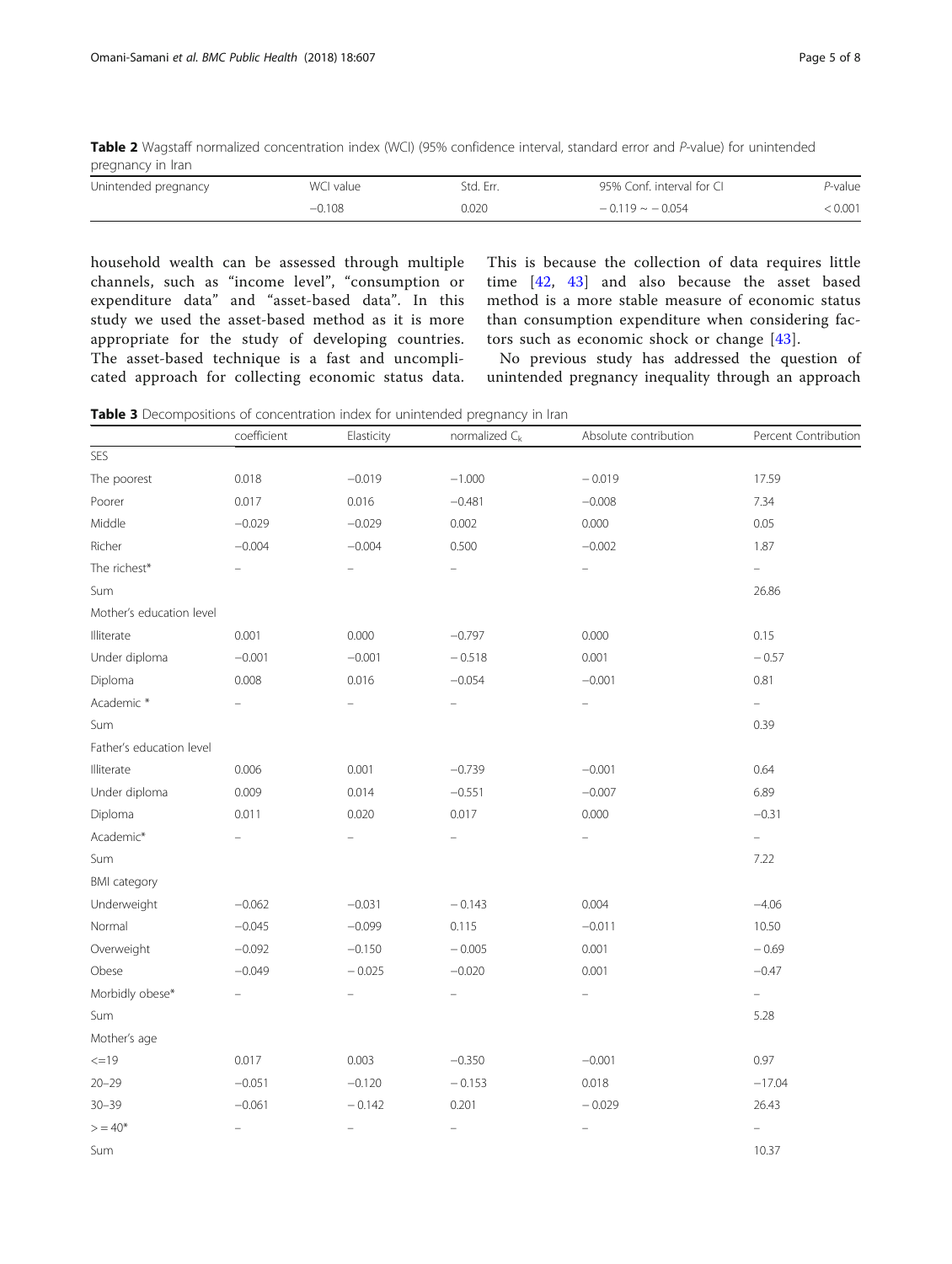|  | . uga o a |  |
|--|-----------|--|
|  |           |  |
|  |           |  |

|                        | coefficient              | Elasticity               | normalized $C_k$         | Absolute contribution    | Percent Contribution     |
|------------------------|--------------------------|--------------------------|--------------------------|--------------------------|--------------------------|
| Father's age           |                          |                          |                          |                          |                          |
| $\leq$ =19             | 0.04                     | 0.000                    | $-0.607$                 | 0.000                    | 0.11                     |
| $20 - 29$              | $-0.035$                 | $-0.042$                 | $-0.224$                 | 0.010                    | $-8.80$                  |
| $30 - 39$              | $-0.074$                 | $-0.223$                 | 0.121                    | $-0.027$                 | 25.04                    |
| $> 40*$                | $\overline{\phantom{0}}$ | ÷                        | $\frac{1}{2}$            | ÷                        | $\overline{\phantom{a}}$ |
| Sum                    |                          |                          |                          |                          | 16.35                    |
| Mother's nationality   |                          |                          |                          |                          |                          |
| Iranian                | $-0.016$                 | $-0.075$                 | 0.276                    | $-0.021$                 | 19.18                    |
| $Others*$              | $\overline{\phantom{0}}$ | ÷                        | $\frac{1}{2}$            | -                        | $\overline{\phantom{m}}$ |
| History of abortion    |                          |                          |                          |                          |                          |
| Yes                    | 0.016                    | 0.016                    | 0.035                    | 0.001                    | $-0.52$                  |
| $No*$                  | $\overline{\phantom{0}}$ | $\overline{\phantom{0}}$ | $\frac{1}{2}$            | -                        | $\qquad \qquad -$        |
| History of miscarriage |                          |                          |                          |                          |                          |
| Yes                    | $-0.056$                 | $-0.002$                 | 0.177                    | 0.000                    | 0.32                     |
| $No*$                  |                          | $\overline{\phantom{a}}$ | $\equiv$                 | $\overline{\phantom{m}}$ | $\overline{\phantom{a}}$ |
| Number of pregnancy    |                          |                          |                          |                          |                          |
| $\,0\,$                | 0.042                    | 0.062                    | 0.120                    | 0.007                    | $-6.93$                  |
| $1 - 3$                | 0.011                    | 0.016                    | $-0.038$                 | $-0.001$                 | 0.56                     |
| $> 4*$                 | $\overline{\phantom{0}}$ | $\overline{\phantom{0}}$ | $\overline{\phantom{0}}$ | -                        | $\equiv$                 |
| Sum                    |                          |                          |                          |                          | $-6.37$                  |
| Total observed         |                          |                          |                          | $-0.085$                 | 79.07                    |
| Residual               |                          |                          |                          | $-0.023$                 | 20.93                    |
| Total                  |                          |                          |                          | $-0.108$                 | 100                      |

**Table 3** Decompositions of concentration index for unintended pregnancy in Iran (Continued)

\*denotes reference group

comparable to the present study. Based on our results, we can state that unintended pregnancy was more concentrated among the poor and that SES accounted for 27% of unintended pregnancy inequality. This result has been confirmed by other published studies. Font-Ribera et al. [[39\]](#page-7-0) have shown that there is socioeconomic inequality in unintended pregnancy in Barcelona, Spain, and that unintended pregnancy is more concentrated among women in low socioeconomic positions. As previously stated, educational level was used as an indicator of socioeconomic position in Font-Ribera et al's study, in which they demonstrated that women with an elementary education had higher odds of experiencing unintended pregnancies (7.22 times) than those with an university education.

The results of Lawrence Ikamari et al's [\[44](#page-7-0)] study indicate that education level is not related with the incidence of unintended pregnancy. However, after adjusting their confounder variables (education, wealth index, employment status, ethnicity, household size and residence), household wealth index was significantly associated with unintended pregnancy, with women from medium (odds ratio =  $0.66$ ) and rich households (odds ratio =  $0.51$ ) being less likely to experience an unintended pregnancy than from those poor households. Employed women were also less likely to experience unintended pregnancy than unemployed women. In our study, the mother's education exhibited no meaningful contribution to unintended pregnancy inequality. Finer and Zolna's study [[4\]](#page-6-0) revealed that women with a low education level had the maximum unintended pregnancy rate, and that, in the case of economic status, the unintended pregnancy rate among deprived women was more than five times the rate for women in the highest income level. Therefore, our finding is consistent with other studies that report the association between economic status and a higher risk of unintended pregnancy [\[4,](#page-6-0) [39](#page-7-0), [44\]](#page-7-0).

## Strengths and limitations of this study

In this study we measured economic status using an asset-based method, which is quick, simple and precise compared to other methods. Instead of using traditional analysis, for the first time, we used concentration index and concentration curve analysis to measure economic inequality and then decomposed the measured inequality.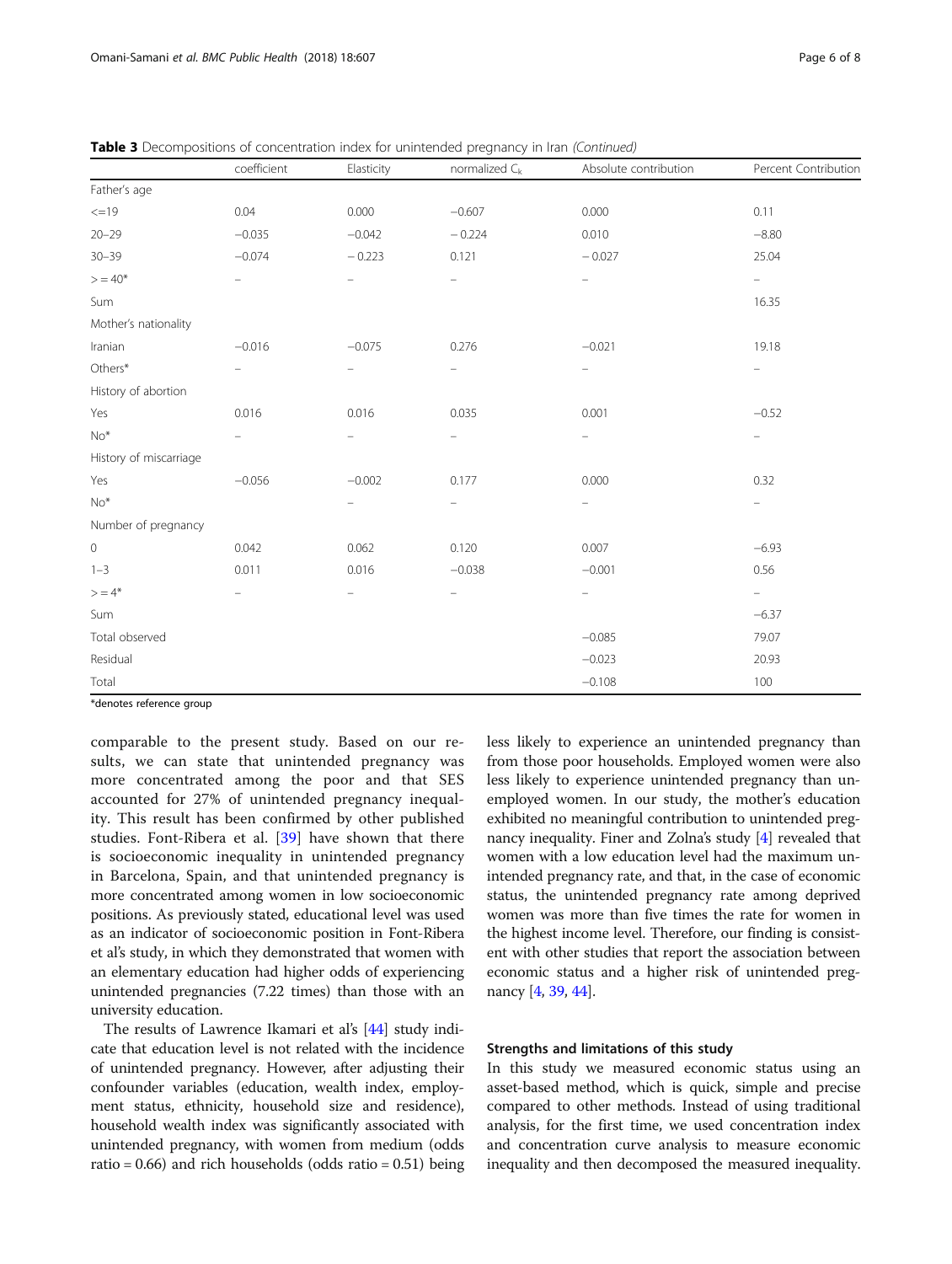<span id="page-6-0"></span>This is a cross sectional study with a self-administered questionnaire, therefore a causal interpretation of result should regarded with caution. Also, due to the cross sectional design, some biases may have been induced.

## Conclusion

In conclusion, unintended pregnancy is unequally distributed among the Iranian women and is more concentrated among poor women. Economic status has the most positive contribution, explaining 27% of inequality in unintended pregnancy.

#### **Abbreviations**

BMI: Body mass index; CI: Concentration Index; CI: Confidence interval; GLM: Generalized Linear Model; PCA: Principal Component Analysis; SES: Socioeconomic status; WCI: Wagstaff normalized concentration index

#### Funding

The study was funded by Royan Institute.

#### Availability of data and materials

The dataset used and/or analysed is available to be provided upon request.

#### Authors contributions

AAH, MS and ROS designed the study. MS and ROS were involved in data collection. AAH, EKM, MAR, SM and MAR participated in statistical analysis. All authors drafted the manuscript. Critical revision was done by AAH, MS, SM, EKM, MAR and ROS. The final version of manuscript was read and approved by all the authors.

#### Ethics approval and consent to participate

The study was approved by Ethical Committee of Royan Institute (Ethical code: EC/92/1097) in 2015 and was performed in accordance with Helsinki Declaration ethical codes. Informed consent was obtained from all participants.

#### Competing interests

The authors declare that they have no competing interests.

## Publisher's Note

Springer Nature remains neutral with regard to jurisdictional claims in published maps and institutional affiliations.

#### Author details

<sup>1</sup>Department of Epidemiology and Reproductive Health, Reproductive Epidemiology Research Center, Royan Institute for Reproductive Biomedicine, ACECR, P.O. Box: 16635148, Tehran, Iran. <sup>2</sup> Social Determinants of Health Research Center, Isfahan University of Medical Sciences, Isfahan, Iran. <sup>3</sup>Department of Health Services Research, National Institute for Health Research Collaboration for Leadership in Applied Health Research and Care North West Coast (NIHR CLAHRC NWC), Institute of Psychology, Health, and Society, University of Liverpool, Liverpool, UK.

#### Received: 2 August 2017 Accepted: 26 April 2018 Published online: 09 May 2018

#### References

- 1. Trussell J, Vaughan B. Contraceptive failure, method-related discontinuation and resumption of use: results from the 1995 National Survey of family growth. Fam Plan Perspect. 1999;31:64–93.
- 2. Sedgh G, Singh S, Hussain R. Intended and unintended pregnancies worldwide in 2012 and recent trends. Stud Fam Plan. 2014;45(3):301–14.
- 3. Singh S, Sedgh G, Hussain R. Unintended pregnancy: worldwide levels, trends, and outcomes. Stud Fam Plan. 2010;41(4):241–50.
- 4. Finer LB, Zolna MR. Unintended pregnancy in the United States: incidence and disparities, 2006. Contraception. 2011;84(5):478–85.
- 5. Finer LB, Zolna MR. Declines in unintended pregnancy in the United States, 2008–2011. N Engl J Med. 2016;374(9):843–52.
- 6. Moosazadeh M, Nekoei-moghadam M, Emrani Z, Amiresmaili M. Prevalence of unwanted pregnancy in Iran: a systematic review and meta-analysis. Int J Health Plann Manag. 2014;29(3):e277–e90.
- 7. Sadat-Hashemi SM, Ghorbani R, Majdabadi HA, Farahani FK. Factors associated with contraceptive use in Tehran, Iran. Eur J Contracept Reprod Health Care. 2007;12(2):148–53.
- 8. Marston C, Cleland J. Do unintended pregnancies carried to term lead to adverse outcomes for mother and child? An assessment in five developing countries. Popul Stud. 2003;57(1):77–93.
- 9. Hardee K, Eggleston E, Wong EL. Irwanto, hull TH. Unintended pregnancy and women's psychological well-being in Indonesia. J Biosoc Sci. 2004; 36(5):617–26.
- 10. Gipson JD, Koenig MA, Hindin MJ. The effects of unintended pregnancy on infant, child, and parental health: a review of the literature. Stud Fam Plan. 2008;39(1):18–38.
- 11. Trussell J. The cost of unintended pregnancy in the United States. Contraception. 2007;75(3):168–70.
- 12. Tsui AO, McDonald-Mosley R, Burke AE. Family planning and the burden of unintended pregnancies. Epidemiol Rev. 2010;32(1):152–74.
- 13. Wellings K, Jones KG, Mercer CH, Tanton C, Clifton S, Datta J, et al. The prevalence of unplanned pregnancy and associated factors in Britain: findings from the third National Survey of Sexual Attitudes and Lifestyles (Natsal-3). Lancet (London, England). 2013;382(9907):1807–16.
- 14. Goossens J, Van Den Branden Y, Van der Sluys L, Delbaere I, Van Hecke A, Verhaeghe S, et al. The prevalence of unplanned pregnancy ending in birth, associated factors, and health outcomes. Hum Reprod. 2016;31(12):2821–33.
- 15. Calvert C, Baisley K, Doyle AM, Maganja K, Changalucha J, Watson-Jones D, et al. Risk factors for unplanned pregnancy among young women in Tanzania. Journal of Family Planning and Reproductive Health Care. 2013;39(4):e2.
- 16. Hamdela B, Gmariam A, Tilahun T. Unwanted Pregnancy and Associated Factors among Pregnant Married Women in Hosanna Town, Southern Ethiopia. PLoS ONE. 2012;7(6):e39074.
- 17. Kibret A, Bayu HA, M M. Prevalence of Unintended Pregnancy and Associated Factors among Pregnant Women Attending Antenatal Clinics in Debre-markos Town, North West Ethiopia 2012. J Women's Health Care. 2015;4(3):1–6.
- 18. Theme-Filha MM, Baldisserotto ML, Fraga ACSA, Ayers S, da Gama SGN, MdC L. Factors associated with unintended pregnancy in Brazil: crosssectional results from the Birth in Brazil National Survey, 2011/2012. Reproductive Health. 2016;13(3):118.
- 19. Sepidarkish M, Almasi-Hashiani A, Maroufizadeh S, Vesali S, Pirjani R, Samani RO. Association between previous spontaneous abortion and pre-eclampsia during a subsequent pregnancy. Int J Gynecol Obstet. 2017;136(1):83–6.
- 20. Samani RO, Almasi-Hashiani A, Vesali S, Shokri F, Cheraghi R, Torkestani F, et al. Tehran survey of potential risk factors for multiple births. International journal of fertility & sterility. 2017;11(3):220.
- 21. Omani-Samani R, Sepidarkish M, Safiri S, Esmailzadeh A, Vesali S, Farzaneh F, et al. Impact of gestational weight gain on cesarean delivery risk, perinatal birth weight and gestational age in women with normal pre-pregnancy BMI. The Journal of Obstetrics and Gynecology of India. 2017:1–6.
- 22. Omani-Samani R, Ranjbaran M, Amini P, Esmailzadeh A, Sepidarkish M, Almasi-Hashiani A. Adverse maternal and neonatal outcomes in women with preeclampsia in Iranian women. The Journal of Maternal-Fetal & Neonatal Medicine. 2017;(just-accepted):1–13. Epub ahead of print
- 23. Omani-Samani R, Mohammadi M, Almasi-Hashiani A, Maroufizadeh S. Cesarean Section and Socioeconomic Status in Tehran, Iran. Journal of Research in Health Sciences. 2017;17(4):e00394.
- 24. Almasi-Hashiani A, Sepidarkish M, Safiri S, Morasae EK, Shadi Y, Omani-Samani R. Understanding determinants of unequal distribution of stillbirth in Tehran, Iran: a concentration index decomposition approach. BMJ Open. 2017;7(5):e013644.
- 25. Vyas S, Kumaranayake L. Constructing socio-economic status indices: how to use principal components analysis. Health Policy Plan. 2006;21(6):459–68.
- 26. Abenhaim HA, Kinch RA, Morin L, Benjamin A, Usher R. Effect of prepregnancy body mass index categories on obstetrical and neonatal outcomes. Arch Gynecol Obstet. 2007;275(1):39–43.
- 27. O'Donnell O, Van Doorslaer E, Wagstaff A, Lindelow M. Analyzing health equity using household survey data: a guide to techniques and their implementation. Washington, DC: World Bank; 2008.
- 28. Combes J-B, Gerdtham U-G, Jarl J. Equalisation of alcohol participation among socioeconomic groups over time: an analysis based on the total differential approach and longitudinal data from Sweden. Int J Equity Health. 2011;10(1):10.